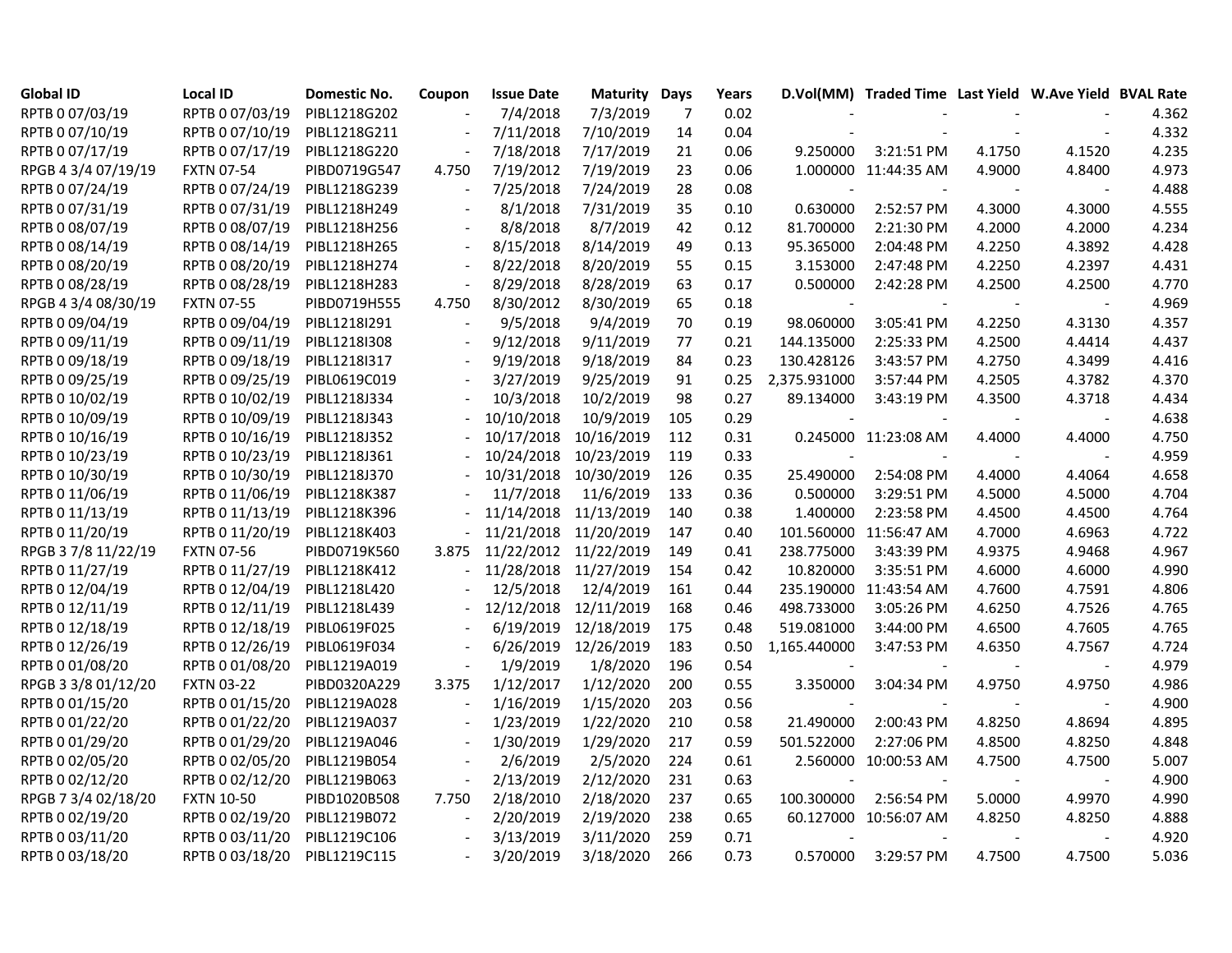| <b>Global ID</b>     | <b>Local ID</b>   | Domestic No. | Coupon                   | <b>Issue Date</b> | <b>Maturity Days</b> |     | Years |                          | D.Vol(MM) Traded Time Last Yield W.Ave Yield BVAL Rate |        |                          |       |
|----------------------|-------------------|--------------|--------------------------|-------------------|----------------------|-----|-------|--------------------------|--------------------------------------------------------|--------|--------------------------|-------|
| RPTB 0 03/25/20      | RPTB 0 03/25/20   | PIBL1219C124 |                          | 3/27/2019         | 3/25/2020            | 273 | 0.75  |                          |                                                        |        | $\blacksquare$           | 5.095 |
| RPTB 0 04/01/20      | RPTB 0 04/01/20   | PIBL1219D132 | $\overline{\phantom{a}}$ | 4/3/2019          | 4/1/2020             | 280 | 0.77  |                          | 0.200000 11:03:36 AM                                   | 4.7750 | 4.7750                   | 4.985 |
| RPTB 0 04/08/20      | RPTB 0 04/08/20   | PIBL1219D141 |                          | 4/10/2019         | 4/8/2020             | 287 | 0.79  |                          |                                                        |        |                          | 5.050 |
| RPGB 4 1/4 04/11/20  | RTB 03-08         | PIID0320D087 | 4.250                    | 4/11/2017         | 4/11/2020            | 290 | 0.79  | 37.250000                | 3:36:57 PM                                             | 4.9800 | 4.9710                   | 4.962 |
| RPTB 0 04/29/20      | RPTB 0 04/29/20   | PIBL1219D178 |                          | 4/30/2019         | 4/29/2020            | 308 | 0.84  |                          |                                                        |        |                          | 5.110 |
| RPTB 0 05/06/20      | RPTB 0 05/06/20   | PIBL1219E186 |                          | 5/8/2019          | 5/6/2020             | 315 | 0.86  | 20.790000                | 3:34:39 PM                                             | 4.8500 | 4.8741                   | 4.940 |
| RPTB 0 05/13/20      | RPTB 0 05/13/20   | PIBL1219E195 |                          | 5/15/2019         | 5/13/2020            | 322 | 0.88  |                          |                                                        |        |                          | 5.105 |
| RPTB 0 05/20/20      | RPTB 0 05/20/20   | PIBL1219E202 |                          | 5/22/2019         | 5/20/2020            | 329 | 0.90  |                          |                                                        |        | $\overline{\phantom{a}}$ | 4.963 |
| RPTB 0 05/27/20      | RPTB 0 05/27/20   | PIBL1219E211 | $\overline{\phantom{a}}$ | 5/29/2019         | 5/27/2020            | 336 | 0.92  |                          | 4.130000 10:30:27 AM                                   | 4.9250 | 4.9250                   | 4.969 |
| RPTB 0 06/03/20      | RPTB 0 06/03/20   | PIBL1219F229 | $\sim$                   | 6/4/2019          | 6/3/2020             | 343 | 0.94  |                          |                                                        |        |                          | 5.057 |
| RPTB 0 06/10/20      | RPTB 0 06/10/20   | PIBL1219F238 |                          | 6/11/2019         | 6/10/2020            | 350 | 0.96  | 462.400000               | 3:38:16 PM                                             | 4.9250 | 4.9255                   | 4.935 |
| RPTB 0 06/17/20      | RPTB 0 06/17/20   | PIBL1219F247 |                          | 6/19/2019         | 6/17/2020            | 357 | 0.98  | 68.731840                | 3:23:54 PM                                             | 4.9000 | 4.9345                   | 4.974 |
| RPTB 0 06/24/20      | RPTB 0 06/24/20   | PIBL1219F256 |                          | 6/26/2019         | 6/24/2020            | 364 | 1.00  | 1,787.995000             | 3:41:19 PM                                             | 4.9000 | 4.9474                   | 4.981 |
| RPGB 7 1/4 08/19/20  | RTB 10-01         | PIID1020H015 | 7.250                    | 8/19/2010         | 8/19/2020            | 420 | 1.15  |                          |                                                        |        |                          | 5.002 |
| RPGB 3 3/8 08/20/20  | <b>FXTN 05-73</b> | PIBD0520H735 | 3.375                    | 8/20/2015         | 8/20/2020            | 421 | 1.15  | 818.677000               | 3:44:42 PM                                             | 5.0100 | 4.9981                   | 4.992 |
| RPGB 6 1/8 09/16/20  | <b>FXTN 10-51</b> | PIBD1020I510 | 6.125                    | 9/16/2010         | 9/16/2020            | 448 | 1.23  |                          |                                                        |        |                          | 4.963 |
| RPGB 5 7/8 12/16/20  | <b>FXTN 10-52</b> | PIBD1020L525 | 5.875                    | 12/16/2010        | 12/16/2020           | 539 | 1.48  | 33.000000                | 3:38:45 PM                                             | 5.0000 | 5.0000                   | 4.941 |
| RPGB 4 1/4 01/25/21  | <b>FXTN 03-23</b> | PIBD0321A236 | 4.250                    | 1/25/2018         | 1/25/2021            | 579 | 1.59  |                          |                                                        |        |                          | 5.004 |
| RPGB 7 3/8 03/03/21  | RTB 10-02         | PIID1021C027 | 7.375                    | 3/3/2011          | 3/3/2021             | 616 | 1.69  | 73.050000                | 3:39:45 PM                                             | 5.0000 | 5.0198                   | 4.998 |
| RPGB 3 1/2 03/20/21  | <b>FXTN 07-57</b> | PIBD0721C574 | 3.500                    | 3/20/2014         | 3/20/2021            | 633 | 1.73  | 51.500000                | 3:46:28 PM                                             | 4.9750 | 4.9750                   | 4.971 |
| RPGB 6 1/2 04/28/21  | <b>FXTN 10-53</b> | PIBD1021D531 | 6.500                    | 4/28/2011         | 4/28/2021            | 672 | 1.84  | 50.000000                | 3:40:06 PM                                             | 5.0000 | 5.0000                   | 4.989 |
| RPGB 4 7/8 06/13/21  | RTB 03-09         | PIID0321F092 | 4.875                    | 6/13/2018         | 6/13/2021            | 718 | 1.97  | 414.915000               | 3:43:22 PM                                             | 4.9400 | 4.9355                   | 4.944 |
| RPGB 5 3/4 10/20/21  | RTB 10-03         | PIID1021J039 | 5.750                    | 10/20/2011        | 10/20/2021           | 847 | 2.32  | 3.000000                 | 3:47:51 PM                                             | 4.9550 | 4.9550                   | 4.965 |
| RPGB 5 3/4 11/24/21  | <b>FXTN 10-55</b> | PIBD1021K551 | 5.750                    | 11/24/2011        | 11/24/2021           | 882 | 2.42  | 150.000000               | 3:58:00 PM                                             | 5.0000 | 5.0000                   | 5.000 |
| RPGB 63/8 01/19/22   | <b>FXTN 10-54</b> | PIBD1022G545 | 6.375                    | 7/19/2011         | 1/19/2022            | 938 | 2.57  |                          |                                                        |        |                          | 5.007 |
| RPGB 4 01/26/22      | <b>FXTN 05-74</b> | PIBD0522A747 | 4.000                    | 1/26/2017         | 1/26/2022            | 945 | 2.59  | 42.800000                | 3:30:14 PM                                             | 4.9250 | 4.9237                   | 4.979 |
| RPGB 15 03/14/22     | <b>FXTN 20-02</b> | PIBD2022C021 | 15.000                   | 3/14/2002         | 3/14/2022            | 992 | 2.72  |                          |                                                        |        | $\overline{\phantom{a}}$ | 4.965 |
| RPGB 4 7/8 08/02/22  | <b>FXTN 10-56</b> | PIBD1022H562 | 4.875                    | 8/2/2012          | 8/2/2022 1133        |     | 3.10  |                          |                                                        |        | $\sim$                   | 4.966 |
| RPGB 4 3/4 09/13/22  | <b>FXTN 10-57</b> | PIBD1022I570 | 4.750                    | 9/13/2012         | 9/13/2022 1175       |     | 3.22  |                          |                                                        |        | $\overline{\phantom{a}}$ | 4.967 |
| RPGB 12 3/4 10/17/22 | <b>FXTN 20-03</b> | PIBD2022J033 | 12.750                   | 10/17/2002        | 10/17/2022 1209      |     | 3.31  |                          |                                                        |        |                          | 4.968 |
| RPGB 4 5/8 12/04/22  | RTB 05-11         | PIID0522L114 | 4.625                    | 12/4/2017         | 12/4/2022 1257       |     | 3.44  | 199.740000               | 3:57:24 PM                                             | 4.8925 | 4.9307                   | 4.925 |
| RPGB 4 12/06/22      | <b>FXTN 10-58</b> | PIBD1022L585 | 4.000                    | 12/6/2012         | 12/6/2022 1259       |     | 3.45  |                          |                                                        |        | $\sim$                   | 4.969 |
| RPGB 13 02/20/23     | <b>FXTN 20-04</b> | PIBD2023B048 | 13.000                   | 2/20/2003         | 2/20/2023 1335       |     | 3.66  |                          |                                                        |        | $\sim$                   | 4.971 |
| RPGB 5 1/2 03/08/23  | <b>FXTN 05-75</b> | PIBD0523C752 | 5.500                    | 3/8/2018          | 3/8/2023 1351        |     | 3.70  | 17.500000                | 3:57:42 PM                                             | 4.9450 | 4.9511                   | 4.950 |
| RPGB 3 1/2 04/21/23  | <b>FXTN 07-58</b> | PIBD0723D588 | 3.500                    | 4/21/2016         | 4/21/2023 1395       |     | 3.82  | 233.500000               | 3:16:45 PM                                             | 5.0000 | 5.0004                   | 5.000 |
| RPGB 11 7/8 05/29/23 | <b>FXTN 20-05</b> | PIBD2023E054 | 11.875                   | 5/29/2003         | 5/29/2023 1433       |     | 3.92  | $\overline{\phantom{a}}$ |                                                        |        |                          | 4.972 |
| RPGB 3 1/4 08/15/23  | RTB 10-04         | PIID1023H046 | 3.250                    | 8/15/2013         | 8/15/2023 1511       |     | 4.14  | 48.250000                | 3:36:22 PM                                             | 5.0975 | 5.0758                   | 4.981 |
| RPGB 11 3/8 10/23/23 | <b>FXTN 20-06</b> | PIBD2023J068 | 11.375                   | 10/23/2003        | 10/23/2023 1580      |     | 4.33  |                          | $\overline{\phantom{a}}$                               |        | $\overline{\phantom{a}}$ | 4.978 |
| RPGB 6 1/4 03/12/24  | RTB 05-12         | PIID0524C129 | 6.250                    | 3/12/2019         | 3/12/2024 1721       |     | 4.71  | 8,899.600000             | 3:55:49 PM                                             | 4.9600 | 4.9579                   | 4.960 |
| RPGB 4 1/2 04/20/24  | <b>FXTN 07-59</b> | PIBD0724D595 | 4.500                    | 4/20/2017         | 4/20/2024 1760       |     | 4.82  | 219.000000               | 3:50:38 PM                                             | 5.0600 | 5.0737                   | 5.085 |
|                      |                   |              |                          |                   |                      |     |       |                          |                                                        |        |                          |       |